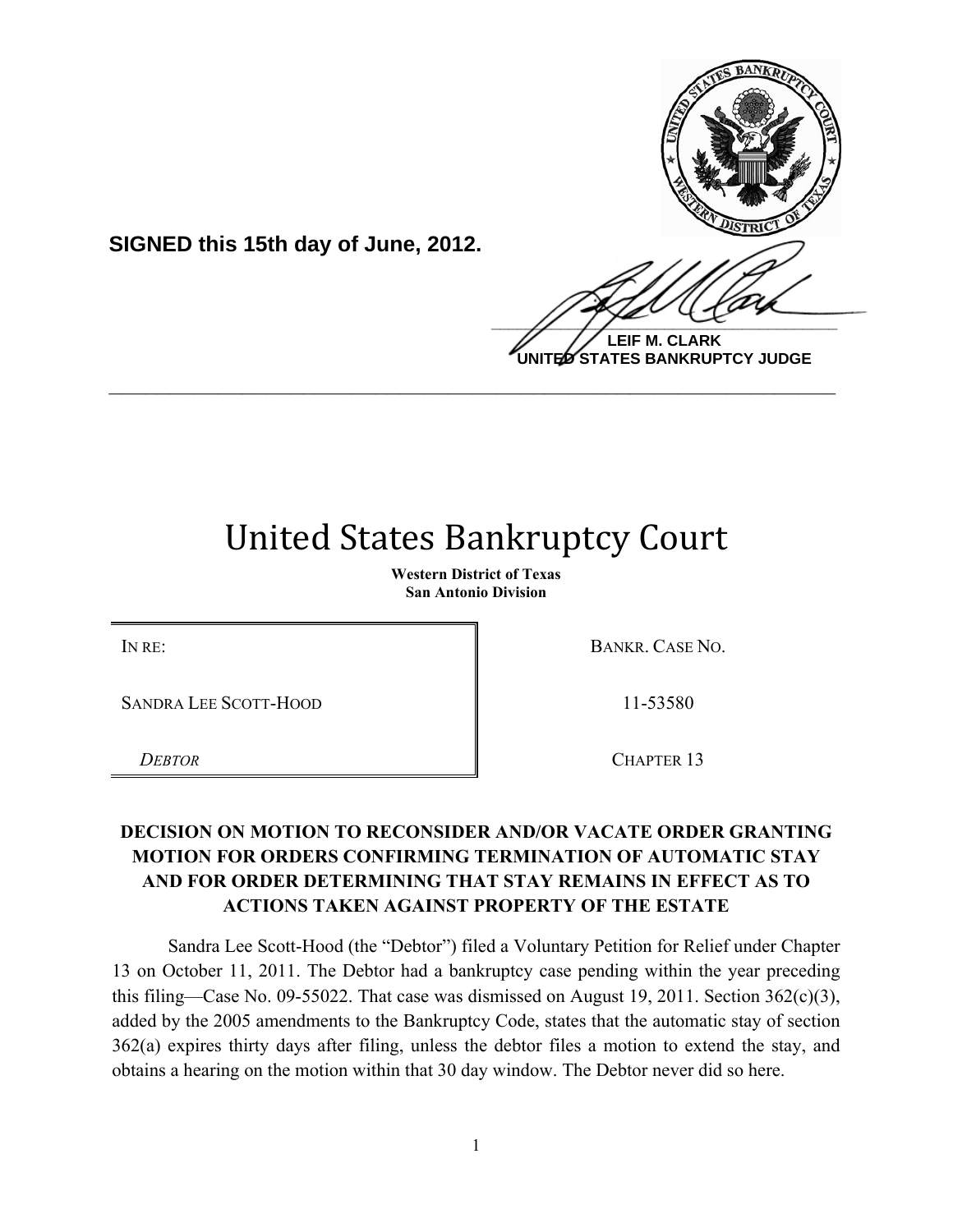On March 1, 2012, creditor JPMorgan Chase Bank ("Chase") filed a Motion for Orders Confirming Termination of Automatic Stay Under 11 U.S.C. § 362(j). On March 6, 2012, the court entered an Order Determining Status of Automatic Stay [Docket No. 33], confirming that the stay had terminated with respect to Chase on the real property described in the motion. The order further provided that Chase could take all legal action necessary to enforce its rights under nonbankruptcy law.

On March 16, 2012, the Debtor filed a timely Motion to Reconsider and/or Vacate Order Granting Motion for Orders Confirming Termination of Automatic Stay, and for Order Determining that Stay Remains in Effect as to Actions Taken Against Property of the Estate [Docket No. 35]. The Debtor's Motion seeks a determination that the stay remains in full force and effect with respect to the real property at issue under the terms of section  $362(c)(3)(A)$ , because such property is property of the estate, not property of the debtor. As such, says the Debtor, the property is not subject to the termination of stay provisions in section  $362(c)(3)(A)$ .

## *Discussion*

This case calls for the court to construe the language of Section  $362(c)(3)(A)$ , which in relevant part provides:

(3) if a single or joint case is filed by or against a debtor who is an individual in a case under chapter 7, 11, or 13, and if a single or joint case of the debtor was pending within the preceding 1-year period but was dismissed, other than a case refiled under a chapter other than chapter 7 after dismissal under section 707(b)—

(A) the stay under subsection (a) with respect to any action taken with respect to a debt or property securing such debt or with respect to any lease shall terminate *with respect to the debtor* on the 30th day after the filing of the later case[.]

11 U.S.C. § 362(c)(3)(A) (emphasis added). The highlighted language lies at the center of our analysis, because, as noted, this Debtor did not file a motion to extend the stay under subsection (b). *See In re Moreno*, No. 07-13478-B-13, 2007 Bankr. LEXIS 3992, at \*2 (E.D. Cal. Nov. 20, 2007) (noting that debtor had not filed a motion to extend the stay within 30 days as required by 362(c)(3)(B), and concluding that "[e]xtending the time for a hearing under Rule 9006(b) will not postpone termination of the stay, which is mandatory by the plain meaning of § 362(c)(3)(A)"); *but see Capital One Auto Fin. v. Cowley*, 374 B.R. 601, 606-07 (W.D. Tex. Dec. 28, 2006) (declining to decide whether a bankruptcy court "may use its § 105 power to extend the automatic stay once it has terminated pursuant to  $\S 362(c)(3)(B)$ ," but noting that if  $\S 105$  did grant such power, the court would have to employ the "traditional test for injunctive relief").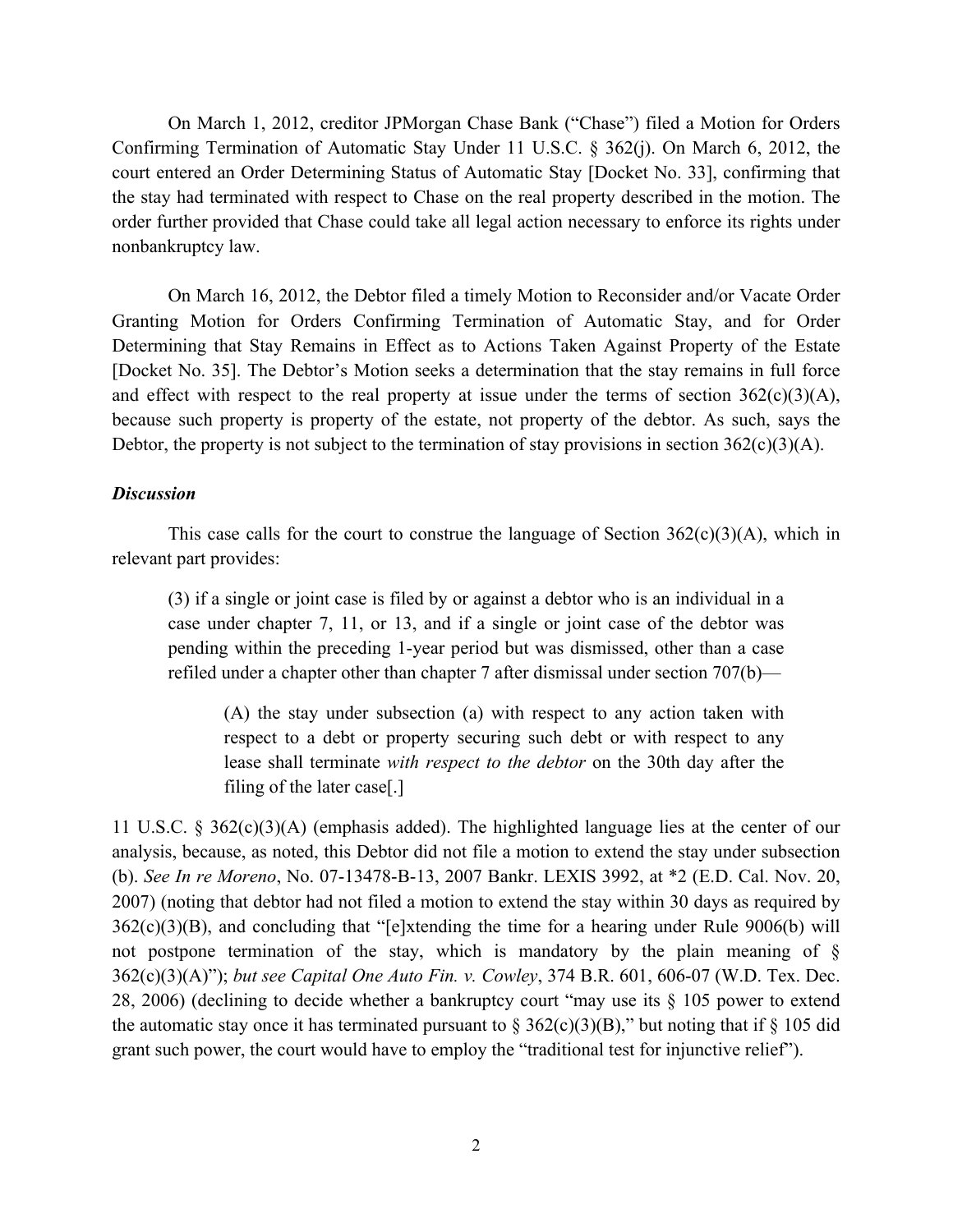There is a split of authority regarding the interpretation of section  $362(c)(3)(A)$ . Most courts agree that section  $362(c)(3)(A)$  terminates the stay with respect to actions against the debtor and the debtor's property, *see, e.g.*, *In re Holcomb*, 380 B.R. 813, 816 (B.A.P. 10th Cir. 2008) (section 362(c)(3)(A) terminates the stay as to the debtor and the debtor's property),<sup>1</sup> courts disagree on whether section 362(c)(3)(A) terminates the stay with respect to property of the *estate*. *See In re Paul*, 2010 Bankr. LEXIS 3324, at \*5-7 (Bankr. N.D. Tex. Sept. 17, 2010) (noting split of authority and listing cases). The issue is especially pointed in our district and division because our confirmation orders in chapter 13 cases contain standard language to the effect that property of the estate does *not* revest in the debtor upon confirmation. *See* 11 U.S.C. § 1327(b) ("Except as otherwise provided in the plan or the order confirming the plan, the confirmation of a plan vests all of the property of the estate in the debtor"): *see also* Amended Standing Order Relating to Chapter 13 Practices in the San Antonio Division (Bankr. W.D.Tex. Nov. 7, 2005); *see also* Bankr. Case No. 11-53580, Order of Confirmation [Doc. # 24] (entered 12/22/11). Thus, in the San Antonio Division of the Western District of Texas, where property of the bankruptcy estate encompasses essentially all property of the debtor as of filing, plus all property acquired post-filing and earnings from services performed post-petition, *see* 11 U.S.C. §§ 541(a), 1306), an early termination of the stay under section  $362(c)(3)(A)$  could be meaningless if the stay does not terminate as to property of the estate. The question squarely presented in this case is this: did the stay terminate under section  $362(c)(3)(A)$  with respect to the subject property, or did the stay remain in effect, because the property was (and is) "property of the estate"?

This court has not found a decision from any court in the Fifth Circuit addressing this particular issue. The majority of courts from other jurisdictions have held that section  $362(c)(3)(A)$ , by its plain terms, applies only to the debtor and the debtor's property, and does not terminate the stay with respect to proceedings against property of the estate. *See In re Holcomb*, 380 B.R. 813, 816 (B.A.P. 10th Cir. 2008) (concluding that "the language of § 362(c)(3)(A) terminates the stay only as to the debtor and the debtor's property"); *In re Jumpp*, 356 B.R. 789, 797 (B.A.P. 1st Cir., 2006) (holding that "the automatic stay remains in effect to the extent that the residence is property of the bankruptcy Estate"); *Rinard v. Positive Invs., Inc. (In re Rinard)*, 451 B.R. 12, 19-20 (Bankr. C.D. Cal. 2011) (adopting majority reasoning and stating: "The plain text of  $\S$  362(c)(3)(A) is crystal clear that the automatic stay is terminated with respect to the Debtor. There is no mention of the Estate in the text. There are no fuzzy words; there are no hanging paragraphs; there are no words requiring a dictionary…"); *In re Alvarez*, 2010 Bankr. LEXIS 1506, at \*10 (Bank. S.D. Cal. May 11, 2010) (concluding that "failure of a debtor to timely obtain an extension of the automatic stay pursuant to  $\S$  362(c)(3)(B) results in the termination of the stay under  $\S362(c)(3)(A)$  as to the debtor only, and not also as to property of the estate"); *In re Graham*, 2008 Bankr. LEXIS 2694 (Bankr. D. Or. Oct. 17, 2008) (adopting

!!!!!!!!!!!!!!!!!!!!!!!!!!!!!!!!!!!!!!!!!!!!!!!!!!!!!!!!!!!

<sup>&</sup>lt;sup>1</sup> See discussion *infra* regarding whether the statute's language actually supports application to "property of the debtor."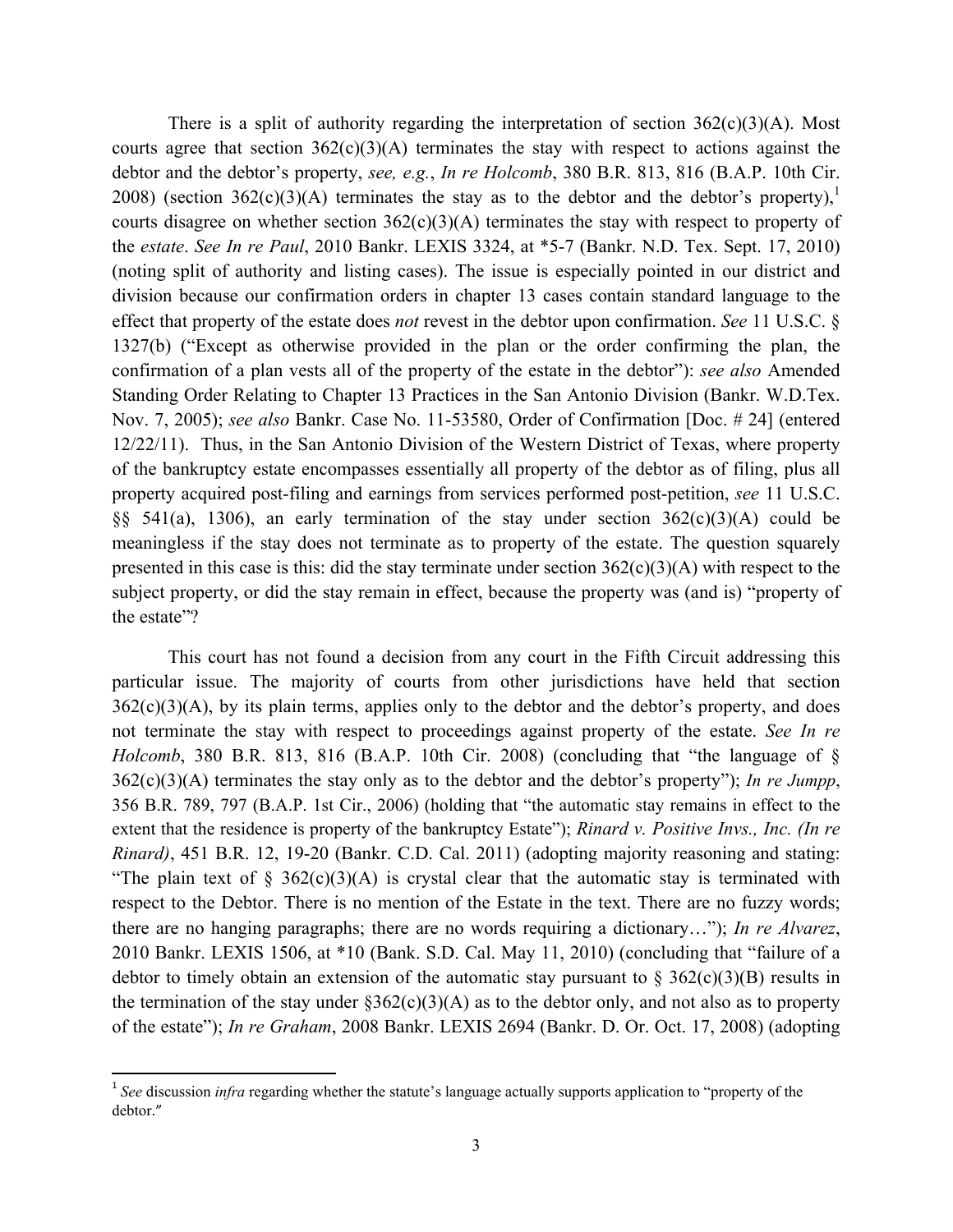majority approach and holding, based on plain, unambiguous language of section  $362(c)(3)(A)$ , that the stay terminates "with respect to the debtor and property of the debtor, but leaves the stay in place respecting property of the estate."); *In re Johnson,* 335 B.R. 805, 806 (Bankr. W.D. Tenn. 2006) ("When read in conjunction with subsection (1), the Court finds that the plain language of § 362(c)(3)(A) dictates that the 30-day time limit only applies to 'debts' or 'property of the debtor' and not to 'property of the estate'"); *In re McFeeley*, 362 B.R. 121 (Bankr. D. Vt. 2007); *In re Jones*, 339 B.R. 360 (Bankr. E.D.N.C. 2006); *In re Williams*, 364 B.R. 361 (Bankr. E.D. Pa. 2006); *In re Rice*, 2006 Bankr. LEXIS 3509 (Bankr. W.D.N.Y. Dec. 19, 2006).

A minority of courts have found the language of section  $362(c)(3)(A)$  to be ambiguous. They focus on the apparent internal "disconnect" between the first part of the subsection ("the stay … with respect to an action taken with respect to a debt *or property securing such debt* …") and the last part ("… shall terminate with respect to the debtor …."). *See In re Reswick*, 446 B.R. 362 (B.A.P. 9th Cir. 2011). These courts have gone on to conclude that, to give effect to the intent of Congress, section  $362(c)(3)(A)$  should be read to terminate the stay not only with respect to the debtor and the debtor's property but also with respect to property of the estate (absent a timely motion to extend the stay). *See id.*; *see also In re Furlong*, 426 B.R. 303 (Bankr. C.D. Ill. 2010); *In re Daniel*, 404 B.R. 318 (Bankr. N.D. Ill. 2009); *In re Curry*, 362 B.R. 394 (Bankr. N.D. Ill. 2007); *In re Jupiter*, 344 B.R. 754 (Bankr. D.S.C. 2006).

Resort to legislative history is unnecessary when a statute's chosen language is clear. *See Lamie v. United States Trustee*, 540 U.S. 526, 534 (2004); *see also In re Condor Ins. Ltd.*, 601 F.3d 319, 321 ( $5<sup>th</sup>$  Cir. 2010) ("In a statutory construction case, the beginning point must be in the language of the statute, and when a statute speaks with clarity to an issue judicial inquiry into the statute's meaning, in all but the most extraordinary circumstance, is finished"). If a statute is unclear, however, or if the language as written is demonstrably at odds with the intent of its drafters, then resort to other sources may be appropriate. *See* Thomas J. Waldron & Neil M. Berman, *Principled Principles of Statutory Interpretation: A Judicial Perspective After Two Years of BAPCPA*, 81 AM.BANKR.L.J. 195, 214 (2007). Unfortunately, there are few "other sources" for BAPCPA provisions.<sup>2</sup>

A plain meaning approach to the statute is difficult, though not impossible. It has been said that inartful drafting or poor grammar does not mean that a statute's meaning is no longer

!!!!!!!!!!!!!!!!!!!!!!!!!!!!!!!!!!!!!!!!!!!!!!!!!!!!!!!!!!!

<sup>&</sup>lt;sup>2</sup> Normally, legislative history would be helpful, especially committee reports. However, there was no conference report, no senate committee report, and no floor statements. In addition, the House Report is a mere regurgitation of the statute's language. *See* Waldron & Berma*, supra*, at 217. A number of courts have tracked back through earlier iterations of the bill that was enacted in 2005, finding similarities in the proposed language in those earlier versions, then consulting the House Judiciary Committee Reports with respect to those provisions as support for their interpretation of the current law. *See, e.g., In re Daniel*, 404 B.R. 318, 327-329 (Bankr. N.D.Ill. 2009). The problem with this approach is that it presumes that the legislative intentions of the  $105<sup>th</sup>$  Congress can be imputed to the intentions of the 109th Congress that enacted the law. Perhaps the intentions of the *lobbyists* were the same. Perhaps even the intentions of the political party from whence came the various bills were the same. But we dare not convert the principle of "legislative intent" into lobbyist intent, or political party intent. *See*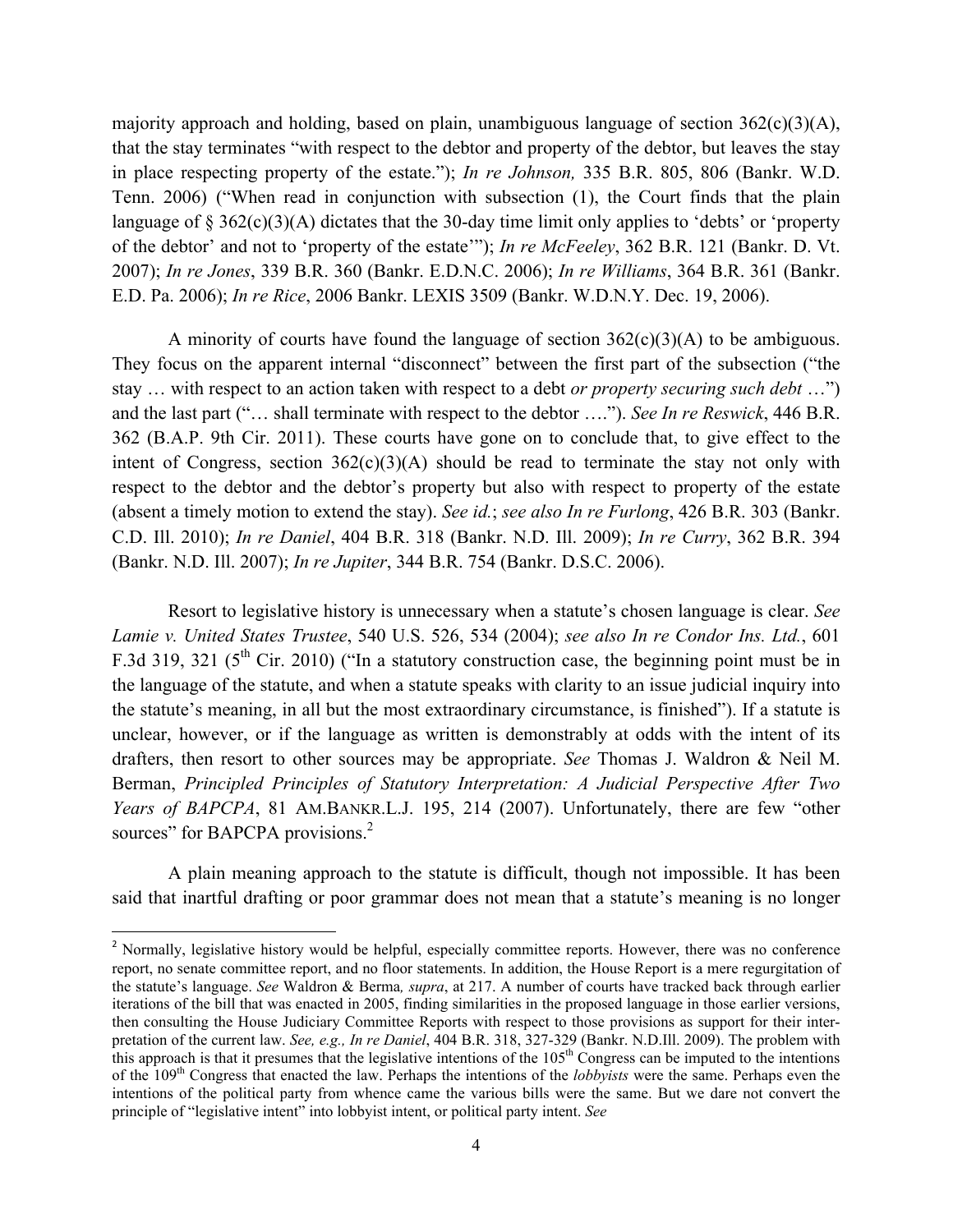plain. *See Lamie v. U.S. Trustee*, 540 U.S. 526, 534 (2004). Our first task, then, is to divine what meaning can be found in a close inspection of the language of section  $362(c)(3)(A)$ . For ease of reference, the statute's language is repeated here:

(A) the stay under subsection (a) with respect to any action taken with respect to a debt or property securing such debt or with respect to any lease shall terminate with respect to the debtor on the 30th day after the filing of the later case[.]

11 U.S.C. § 362(c)(3)(A). At the outset, it is worth noting that the statute would easily yield the reading of the minority with just a few edits:

(A) the stay under subsection (a) with respect to any action taken with respect to a debt or property securing such debt or with respect to any lease shall terminate with respect to the debtor on the 30th day after the filing of the later case[.]

Indeed, an early House Report with respect to an earlier bill that proposed the same language said essentially this – but *only in the report*, *not in the proposed statutory language. See*  H.R.Rep. No. 105-540, at 80 (1998) ("In the subsequently filed bankruptcy case, the automatic stay terminates 30 days following the filing date of the case …"). That Report offers no explanation for the tortured and confusing language in the proposed statutory language, nor does it explain why the drafters did not simply use the straightforward wording used in the House Report, if that was their intention.

As it is, we are left to parse the language of the statute, rather than the language of a House Report to an unenacted bill. Breaking down the sentence, we first note that the subject of the sentence is "the stay under subsection (a)," referring to section 362(a) *in toto*. The operative verb is "shall terminate." Everything else in the sentence qualifies or delimits these two concepts. Firstly, the subject of the sentence, "the stay," is limited in three significant respects: (1) with respect to an action taken with respect to a *debt*, (2) with respect to an action taken with respect to *property securing such debt* (referring back to the aforementioned "debt"), and (3) with respect to any action taken with respect to any lease.

A "debt" is defined in section 101(12) as "liability on a claim." Claim in turn is defined in section 101(5) as "any right to payment." Thus, one aspect of the stay to be terminated would be any aspect that otherwise bars taking action on a debt – applying of necessity to all creditors, regardless of security.

"Property securing such debt" refers back to "debt," and so picks up all property that stands as collateral for debt. Significantly, that is a smaller universe than "property of the estate." It does not include unencumbered estate property. Nor does it include unencumbered property that is the debtor's property (such as property that reverts to the debtor as a result of section 522). Still, it is easy to identify what property *is* intended to be covered by this language.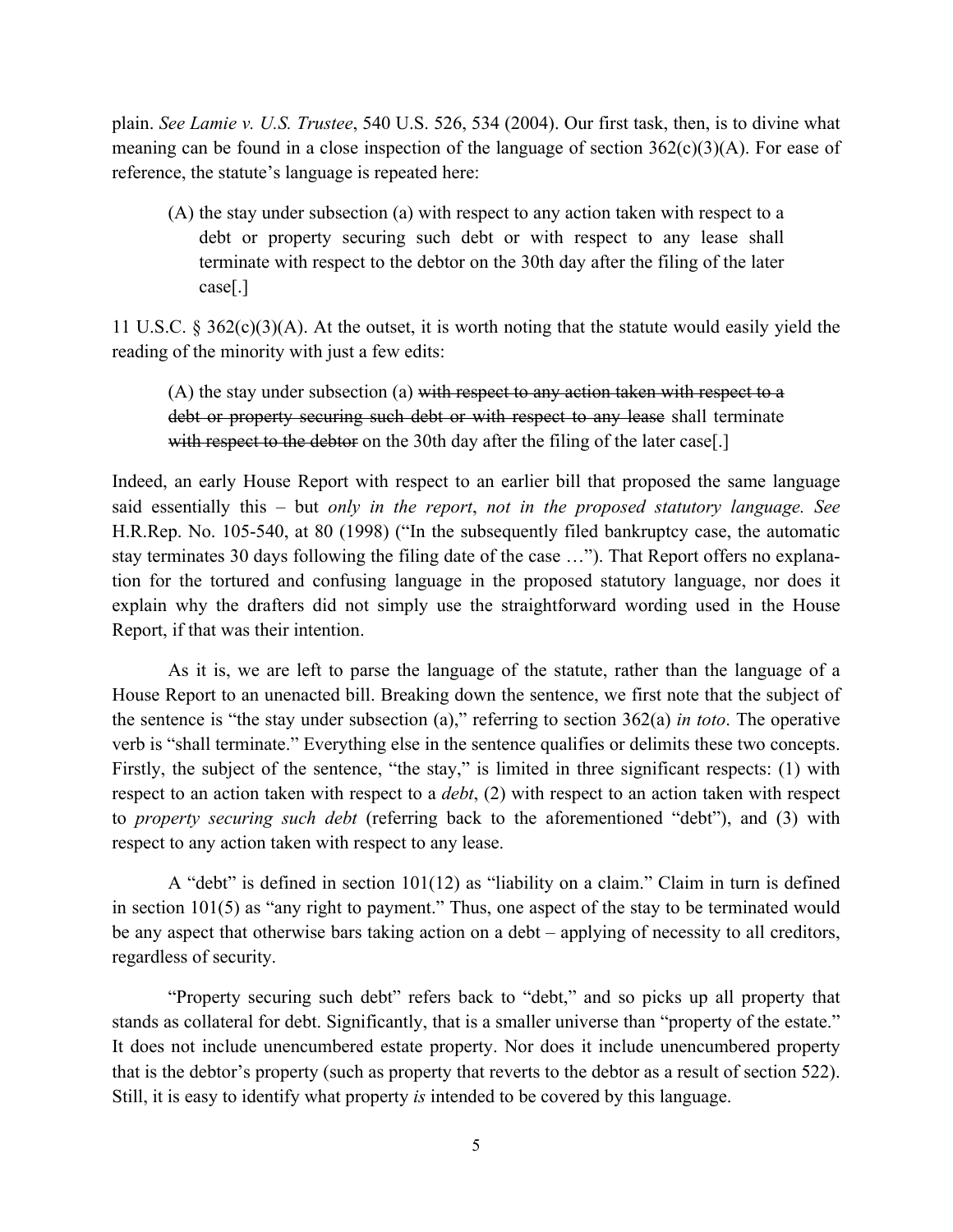The third category, actions taken with respect to "any lease", are less relevant to this case, but certainly include all the normal remedies associated with enforcing a lease, including eviction.

As a result of this exercise, we now have three categories – debts, property securing debts (*i..e.*, collateral), and leases. It is the stay with respect to these categories that "shall terminate."

The verb "shall terminate" is also qualified and delimited. Most easily, it limited by a time factor: termination happens on the  $30<sup>th</sup>$  day after the filing of the case. That is easy enough to understand. Secondly, termination is limited in application – the stay terminates "with respect to the debtor." What does this limitation mean in the context here used? One possibility is that it means "as opposed to the estate." The majority of courts have so concluded, but have failed to apply that conclusion to the context of the rest of the sentence. If we add the qualifier to each of the categories, however, we get the following possible interpretation:

- 1. The stay terminates as to actions taken with respect to debts, but only insofar as those actions are pursued with respect to the debtor.
- 2. The stay terminates as to actions taken with respect to property securing such debts, but only insofar as those actions are pursued with respect to the debtor.
- 3. The stay terminates as to actions taken with respect to leases, but only insofar as those actions are pursued with respect to the debtor.

What would be included and what would be excluded using this breakdown? With regard to the first category, any creditor could pursue the debtor (but not the estate) to collect its debt. That could include dunning notices, phone calls, demand letters, lawsuits, garnishment of wages, and so forth. As the *caveat* is that the pursuit must be with respect to the debtor, no similar pursuit would be permitted against the trustee.

With regard to the second category, there are two limitations. First of all, only property that stands *as collateral* is available to be pursued (this has been noted previously, but bears repeating for clarity's sake). Secondly, such actions can be taken only with respect to the debtor, implying that no similar action could be taken with respect to collateral under the control of the trustee. By this reading, as a practical matter, only property claimed as exempt that also secures a debt could be pursued, and then only as of the time the property *becomes* exempt and so *leaves*  the bankruptcy estate. Usually, this category does not exist as of the  $30<sup>th</sup>$  day after filing. It only comes into existence, at the earliest, thirty days after the conclusion of the § 341 meeting, or some 50 days into the case. *See* FED.R.BANKR.P. 2003(a), 4003(b), 11 U.S.C. §§ 341(a), 522(c), (*l*). Still, the fact that a given interpretation of a statute delivers less than a constituency might have expected is hardly reason to reject that interpretation. *See United States v. Granderson*, 511 U.S. 39, 68-69 (1994) (Kennedy, J., concurring).

With regard to the third category, action could be taken only with respect to leases "with respect to the debtor." A car lease or an apartment lease would seem to be logical candidates for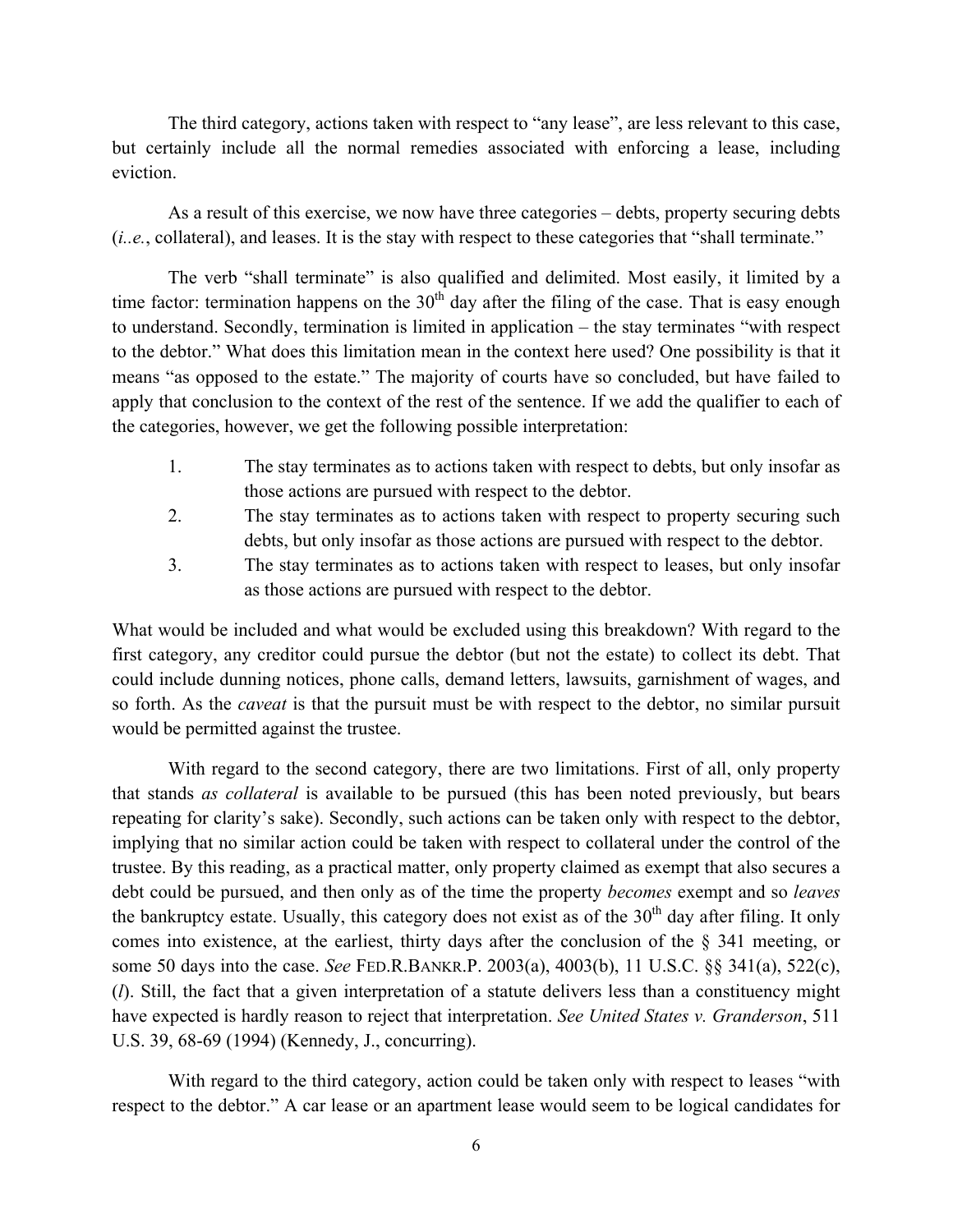this subset. How much more broadly this might reach is not clear, and lies beyond the scope of this opinion. However, the important thing worth noting is that there is an obvious category of actions to which this third subset likely applies.

Thus, it is possible to tease out a "plain meaning" reading of the statute. It is worth noting that this approach departs from both the majority and the minority approaches. Still, it has a basis in the language of the statute itself, the preferred starting point for interpreting any provision of the Bankruptcy Code. *See* Waldron & Berman, *supra*, at 232 ("plain meaning is the default entrance, not the mandatory exit"). Under this interpretation, the trustee in a chapter 7 case need not worry about creditors attempting to enforce their debts against the trustee, or against unencumbered property of the estate. What is more, secured creditors would not be free to go after property of the estate that stands as their collateral, because the stay terminates only "with respect to the debtor." Questions remain about some types of leases in chapter 7, but they are not before the court in this case, and while uncertainty around the margins is reason for courts to weigh in to clarify, that uncertainty does not mean that the interpretation offered here is wrong – only that it is incomplete and needs further elaboration when an actual case and controversy is presented.

In chapter 13, section  $362(c)(3)(A)$  works essentially the same way, even though the exemption scheme serves a far more limited purpose in chapter 13 (because non-exempt property is not surrendered to a trustee and liquidated, as it would be in chapter 7), and even though property of the estate in chapter 13 includes all property of the debtor as of the filing, plus all property acquired and all wages earned post-petition, *see* 11 U.S.C. § 1306, and even though, property is not "re-vested" in the debtor until the plan is confirmed, *see* 11 U.S.C. §1327(b). There is still a debtor, as distinct from a trustee and as distinct from the estate or its property. That debtor can still be the target of collection action, litigation, phone calls, and the like. When it comes to the debtor's wages, chapter 13 generates a different outcome, because those wages are property of the estate and so could not be garnished. Finally, property claimed as exempt in chapter 13, even though it is not physically separated out from estate property, is no longer property of the estate as a matter of law. *See In re Halbert*, 146 B.R. 185, 188 (Bankr. W.D. Tex. 1992) ("Once the property is exempted, it is no longer any part of the property of the estate and it 'revests' in the Debtor."). Thus, the stay termination provision works effectively in the same way in chapter 13 as it does in chapter 7 with respect to property that stands as collateral for a debt that is also exempt property. The secured creditor faces the same delay with respect to this property because the property only becomes property of the debtor no earlier than 50 days into the case.

The result reached by the foregoing textual analysis may be less than optimal. The fact that the scope of relief is less robust than creditors who lobbied for this legislation might have hoped for, however, is no reason to conclude that the statute is "truly absurd." It has meaning. It just doesn't have the meaning that the creditor wants it to have. So it often is with statutes. They fail to deliver on the expectations of those who zealously worked for their passage. By the same